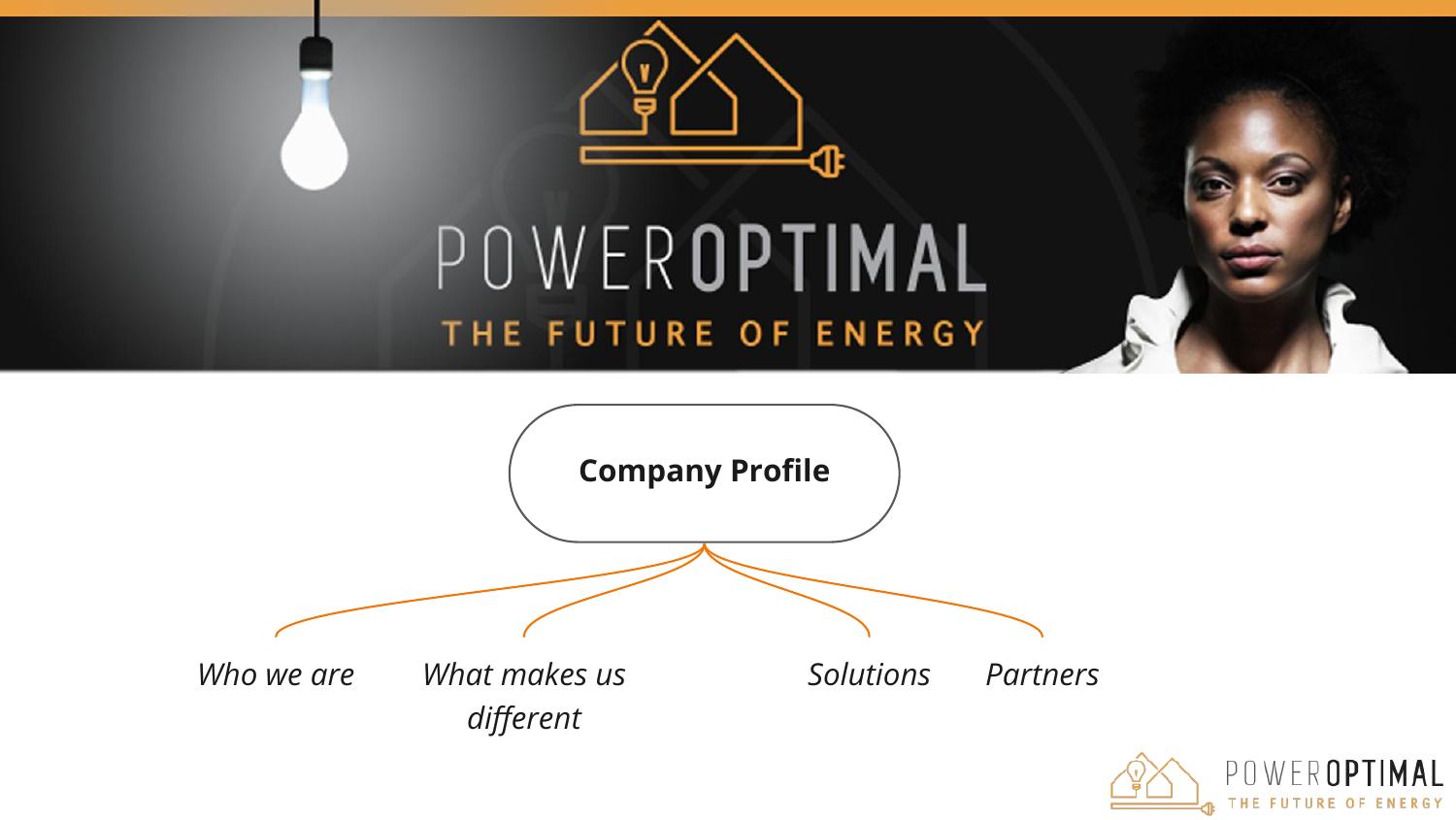

#### **Our Company**

PowerOptimal is built on a strong track record of successful electricity demand management technology installations over more than 10 years.

In 2016, we entered the solar PV water heating market with our innovative Elon range.

### **Our People**

Our team has a wealth of experience in electrical and electronic systems design and engineering, as well as extensive product development and technology commercialization experience.

### **Our Vision**

To provide sustainable and affordable renewable energy solutions in a connected, data-driven world.

"Our ability to harness energy is one of the cornerstones of human advancement and quality of life. Making energy more accessible and sustainable in Africa is therefore one of the most worthwhile things one can be involved in." - Richard Fearon, CEO

> Visit our website for more information: <https://www.poweroptimal.com/>

**PowerOptimal** designs, develops and builds sustainable energy solutions that redefine the future of energy. **Our mission** is to bring affordable, reliable and sustainable energy solutions to households and businesses across the African continent.



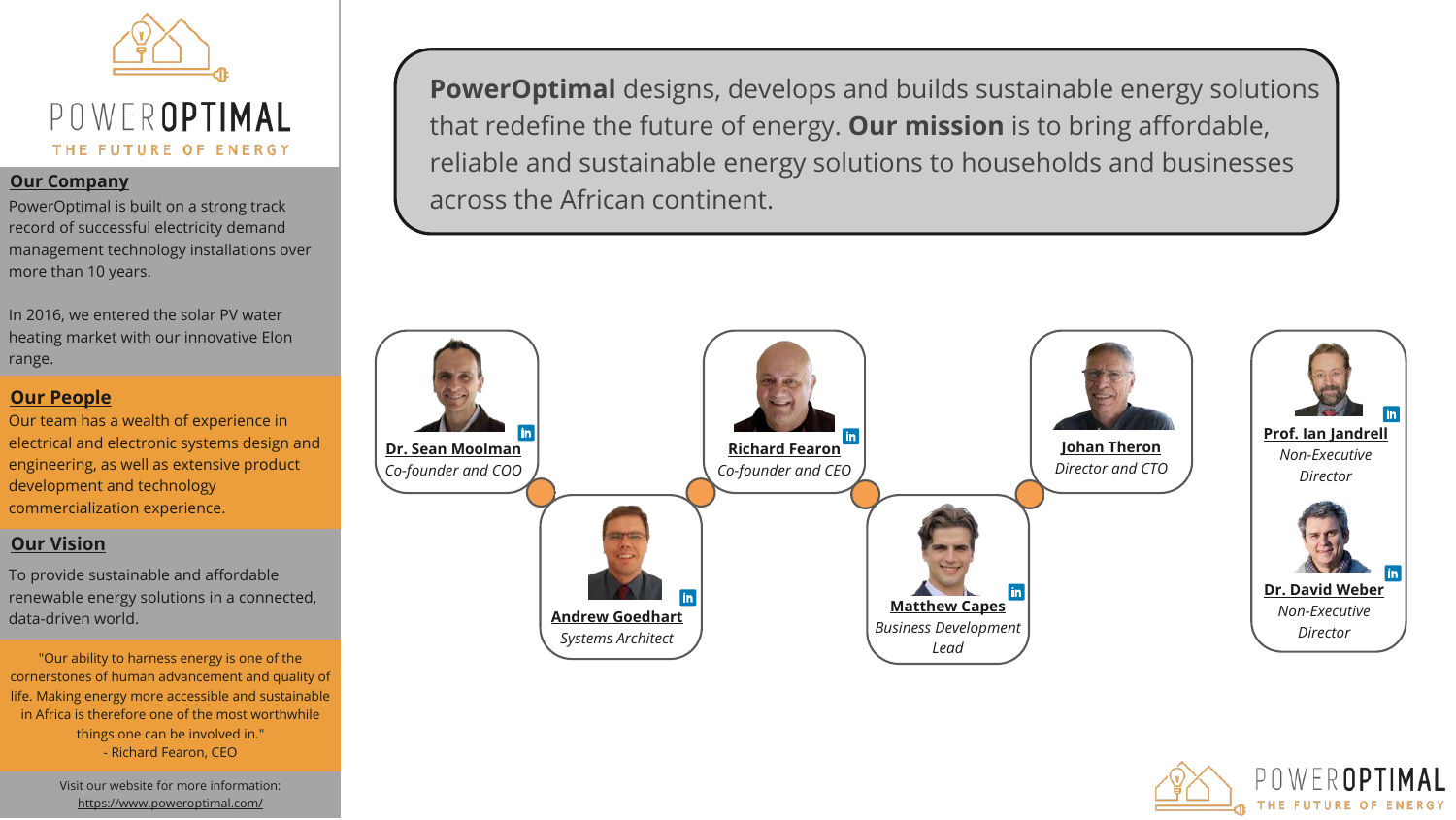# **What makes PowerOptimal different?**



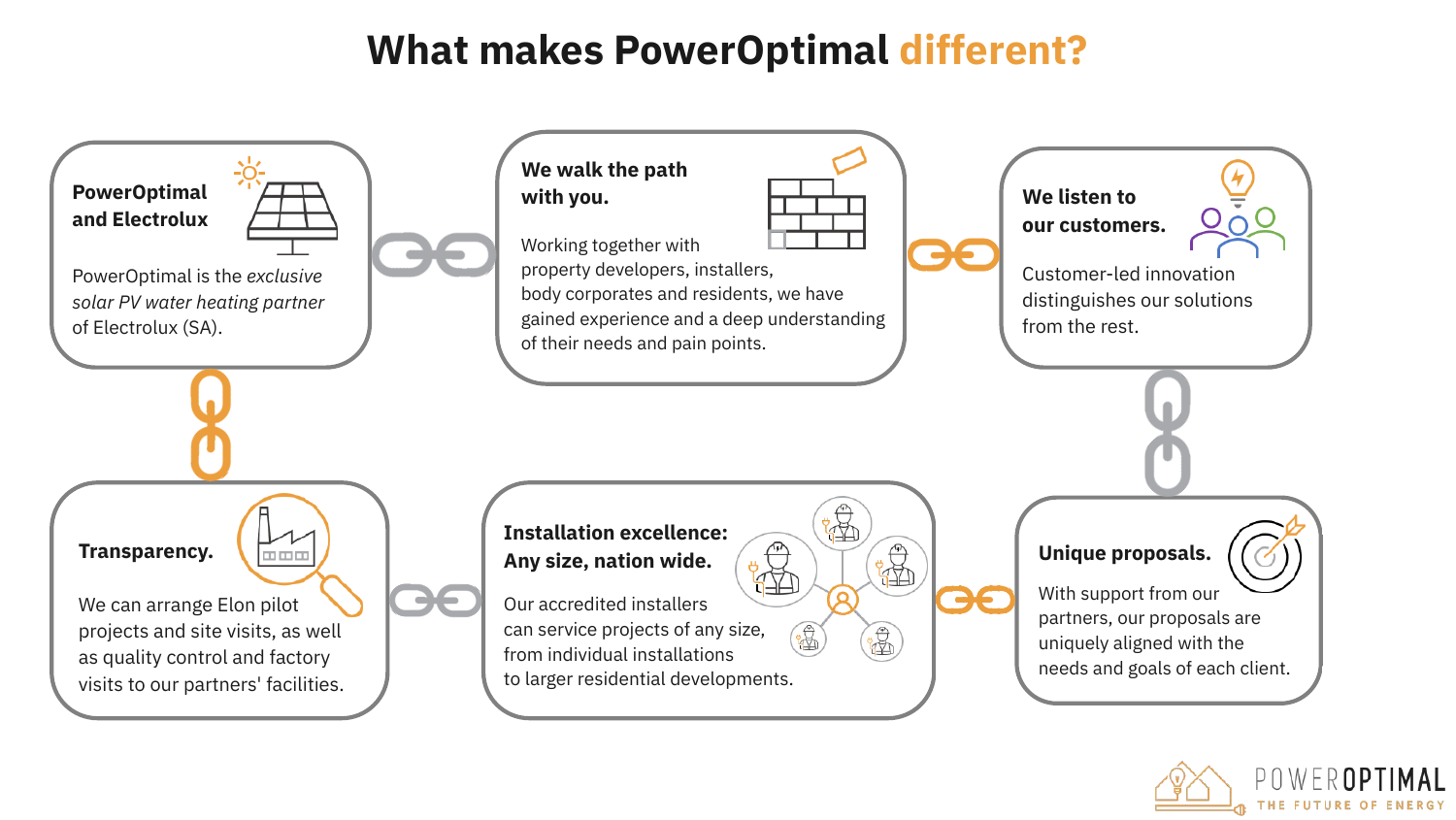

**PowerOptimal's Elon solar PV water heating solution was one of the first in South Africa. 5 years later, many competitors have emerged and faded again. Our reliable and patented design, commitment to quality, integrity and long term customer support and relationships are what set us apart and why we remain the leader.**

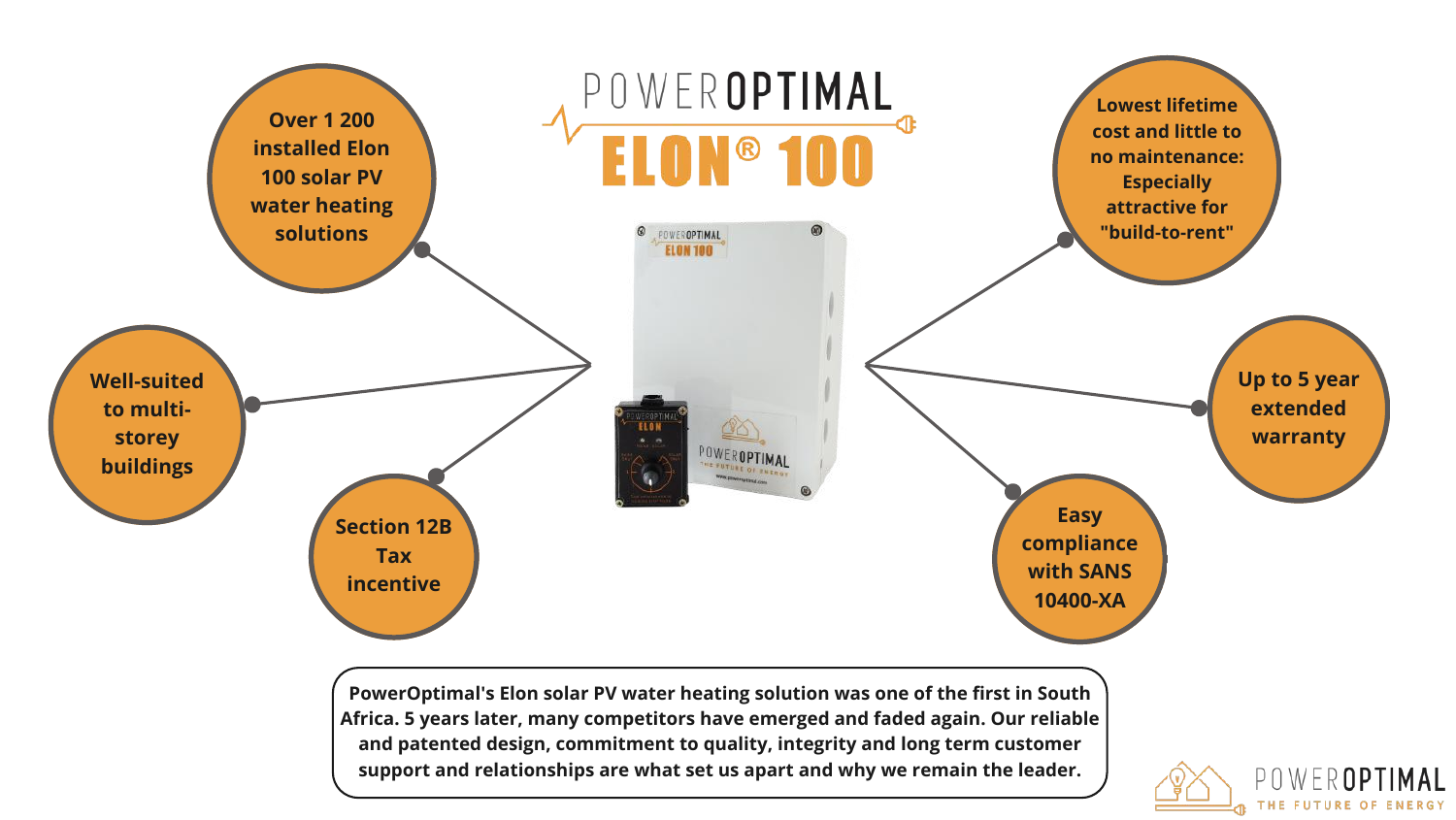## **Reference sites and Customer Testimonials**